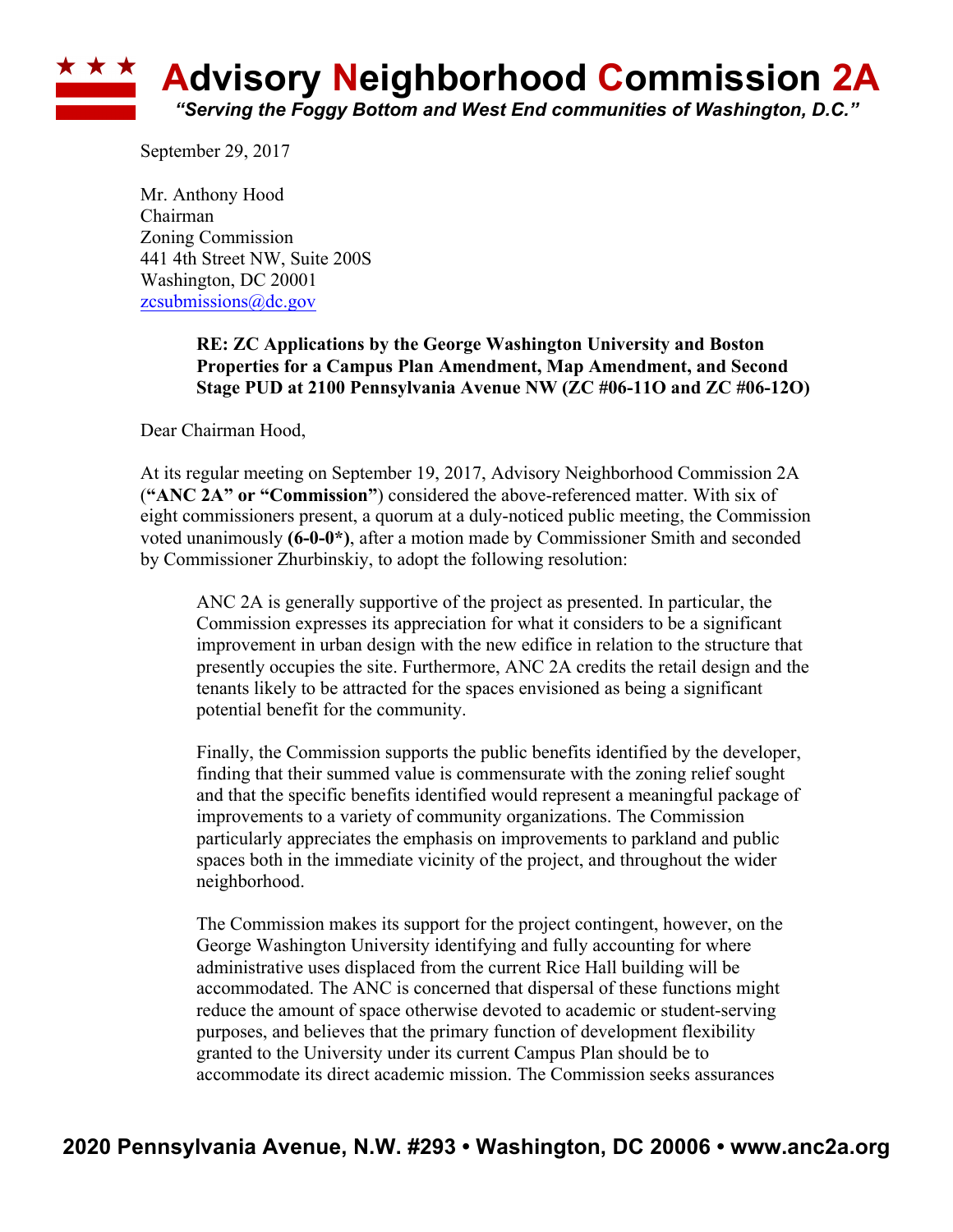## **\* \* \* Advisory Neighborhood Commission 2A** *"Serving the Foggy Bottom and West End communities of Washington, D.C."*

from the University on this basis that the dislocation of tenants from Rice Hall will not adversely impact academic and student life uses.

Furthermore, since the object of the 20-year Campus Plan was to create a transparent, reliable plan for the University's development over the term of the Plan, the ANC is concerned that the re-designation of the Rice Hall parcel from "Academic/Administrative" use to "Commercial/Investment" not be precedentsetting as far as encouraging additional re-designations beyond what was envisioned in the Plan. This is especially of concern as it relates to the redesignation of parcels to investment use from other functions more directly related to the University's core mission.

Lastly, although the Commission does not make its support contingent on this factor – it strongly requests that the University and Boston Properties work to facilitate the relocation of the small, neighborhood-serving business tenants in the present 2100 Pennsylvania Avenue NW building to similarly-sized and similarlypriced retail spaces in the vicinity. The Commission encourages the University to creatively utilize its real estate portfolio to accomplish this end.

The Commission expresses its disappointment that the affordable, small business tenants displaced to make way for the 2112 Pennsylvania Avenue NW project on the adjacent parcel were either not able to reopen elsewhere in the community or were generally forced to move farther from the core campus area. The ANC is concerned that this trend, in place for several decades and contributed to by numerous office/institutional developers on the Pennsylvania Avenue NW corridor, has resulted in a street bereft of any activity outside of weekday business hours. While the Commission credits Boston Properties' design and track record as being likely to improve the retail environment on this particular block, it still seeks a tenant mix that respects the neighborhood's unique retail needs and that maintains some of the services that have long been provided by the tenants presently located on the parcel.

Commissioners William Kennedy Smith (2A04@anc.dc.gov), Detrick Campbell  $(2A07@anc.de.gov)$ , and Patrick Kennedy  $(2A01@anc.de.gov)$  are the Commission's representatives in this matter.

ON BEHALF OF THE COMMISSION.

Sincerely,

The Murphy

Patrick Kennedy Chairperson

**2020 Pennsylvania Avenue, N.W. #293 • Washington, DC 20006 • www.anc2a.org**